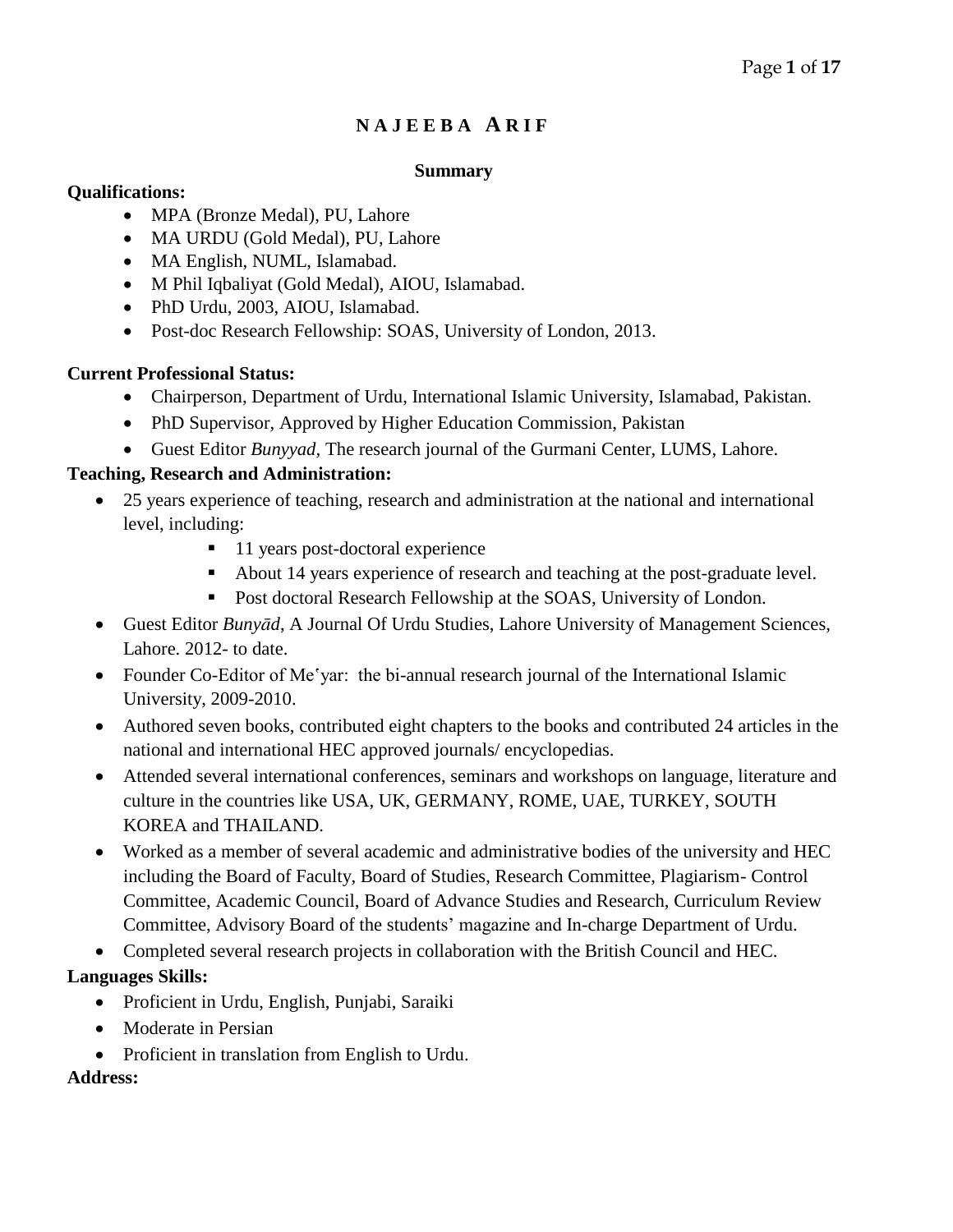| Work:<br>Home: |                           | Department of Urdu,<br>Faculty of Languages & Literature,<br>International Islamic University,<br>H-10, Islamabad. 44000. PAKISTAN |
|----------------|---------------------------|------------------------------------------------------------------------------------------------------------------------------------|
|                |                           | Al-Qadir, Hussain Road,<br>Al-Qadir, Hussain Road, Bani Gala, Islamabad. 44000<br><b>PAKISTAN</b>                                  |
| Telephone:     | Office:<br>Home:<br>Cell: | $+92-51-901-9304$<br>$+92-51-844-1295$<br>$+92-301-850-2004$                                                                       |
| E-mail:        |                           | najeeba.arif@iiu.edu.pk<br>najeeba.arif@gmail.com                                                                                  |

# **C U R R I C U L U M V I T A E**

## **E D U C A T I O N:**

- Ph.D. (*Mumtaz Mufti Ka Fikri Irtaqa* —Post-Colonial Urdu Fiction, Development of Religious Trends in Urdu Literature, Sufism) Allama Iqbal Open University, Islamabad, 2003 M.Phil. (Iqbal Studies—South Asian History of Colonial Period, Philosophy, Urdu and Persian Poetry/Writings of Iqbal), Allama Iqbal Open University, Islamabad, 1995
- M.A. (English Linguistics & Literature— Research: Humanist Elements in Bullhe Shah's Poetry) National University of Modern Languages, Islamabad, 2008
- M.A. (Urdu Language and Literature) Punjab University, Lahore, 1987
- M.A. (Public Administration), Punjab University, Lahore, 1986

B.A. (Urdu Literature & Philosophy), Punjab University, Lahore, 1984

# **Languages:**

Proficient: Urdu, English, Punjabi, Saraiki Moderate: Persian, Arabic

## **EMPLOYMENT:**

2007— Assistant Professor (Tenure Track) and Head of the Department of Urdu, Faculty of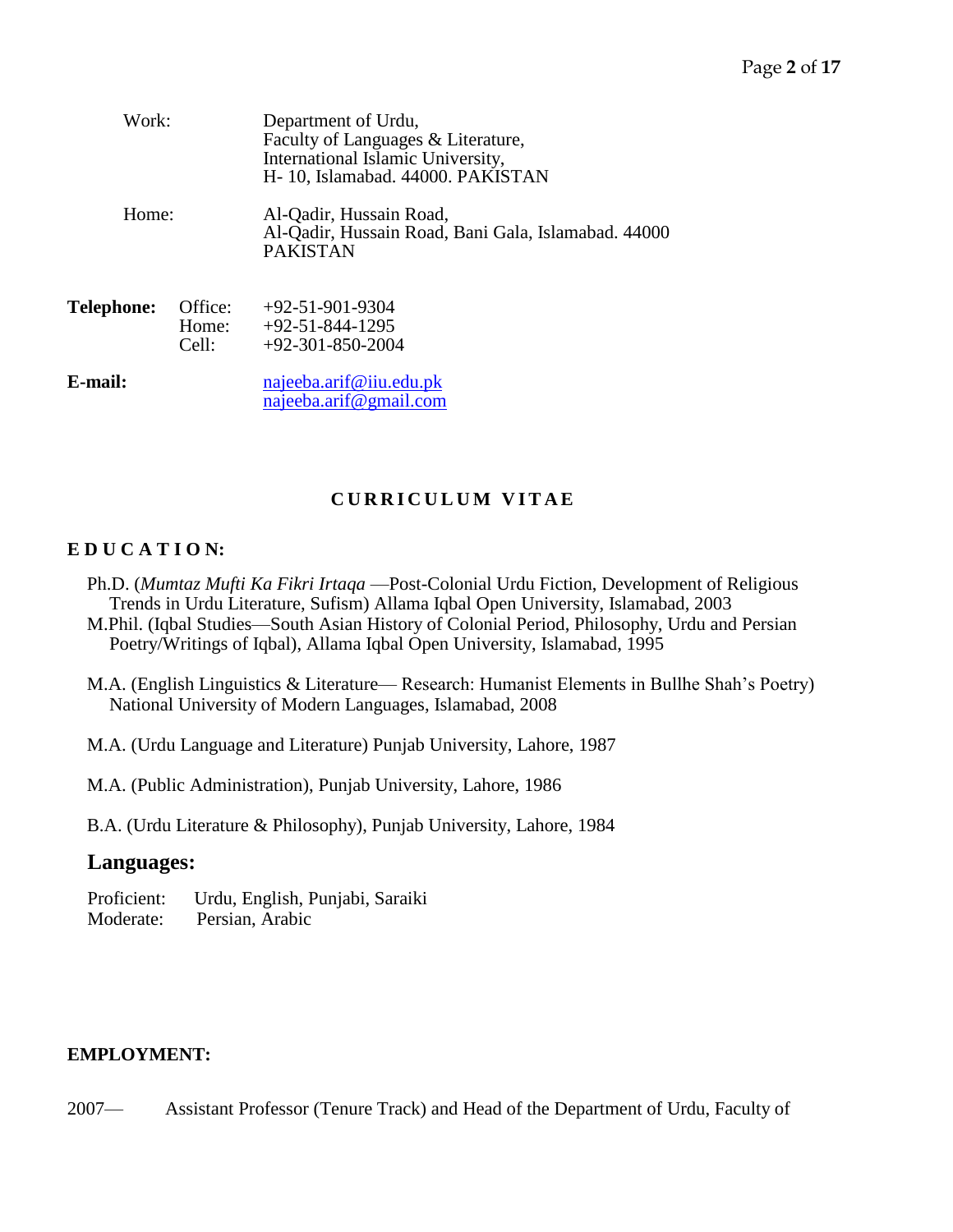Languages and Literature, International Islamic University, Islamabad

- 2004–2007 Assistant Professor and In charge Post graduate section, Islamabad Model College for Girls, F-7/4, Islamabad  $\frac{1}{2}$  Literature, Department of Urdu, Islamabad Model College for Girls, F-7/4, Islamabad Model College for Girls, F-7/4, Islamabad Model College for Girls, F-7/4, Islamabad Model College for G
- 1992–2007 Lecturer of Urdu Language & Literature, Department of Urdu, Federal Government College for Women, F-7/2, Islamabad
- 1988–92 Urdu Teacher, Government Elementary Teachers' Training College, Jauharabad

#### **AWARDS:**

| 1979 | Merit Scholarship, Board of Intermediate and Secondary Education, Sargodha                                                                                                                                                                      |
|------|-------------------------------------------------------------------------------------------------------------------------------------------------------------------------------------------------------------------------------------------------|
| 1981 | Merit Scholarship, Board of Intermediate and Secondary Education, Sargodha                                                                                                                                                                      |
| 1984 | Merit Scholarship, University of the Punjab, Lahore                                                                                                                                                                                             |
| 1986 | Bronze Medal in MA Public Administration, University of the Punjab, Lahore                                                                                                                                                                      |
| 1987 | Gold Medal in MA Urdu, University of the Punjab, Lahore                                                                                                                                                                                         |
| 1995 | Gold Medal in M.Phil, Allama Iqbal Open University, Islamabad                                                                                                                                                                                   |
| 1999 | Travel grant and hospitality, Pakistan Embassy of Thailand, Bangkok to present a paper<br>on Iqbal's Poetry and Philosophy in Iqbal Day Celebration, October                                                                                    |
| 2002 | Travel grant, lodging and funding by KOICA, South Korea to work as an Urdu Language<br>Instructor in the UNESCO Centre, South Korea, August to October                                                                                          |
| 2005 | 1 <sup>st</sup> Prize and Intel Education Award 2004-05, for the Most Innovative Use of Computer<br>Technology to Promote Enquiry Based Learning in the Students, Ministry of Education,<br>Government of Pakistan & Intel, Pakistan            |
| 2006 | Grant for a monograph on Mumtaz Mufti (Me'mar-e Adab Series), Academy of Letters,<br>Pakistan                                                                                                                                                   |
| 2007 | Funds by the Higher Education Commission of Pakistan, to participate and present a<br>research paper in "International Conference on Iqbal and <i>Ijtehad</i> " in Allama Iqbal Open<br>University, Islamabad, October                          |
| 2007 | Travel grant, Higher Education Commission of Pakistan, to participate and present a<br>research paper in "International Symposium of Oriental Languages and Literature, Faculty<br>of Edabiyat, Istanbul University, Istanbul, Turkey, November |
| 2008 | Travel Grant, International Islamic University, Islamabad, to participate and present a<br>research paper in "International Conference on Dimensions of War of Independence 1857,<br>Department of History, University of Sargodha, February    |
| 2008 | Lodging and hospitality, Department of Islamic Studies University of Erfurt, Germany, to                                                                                                                                                        |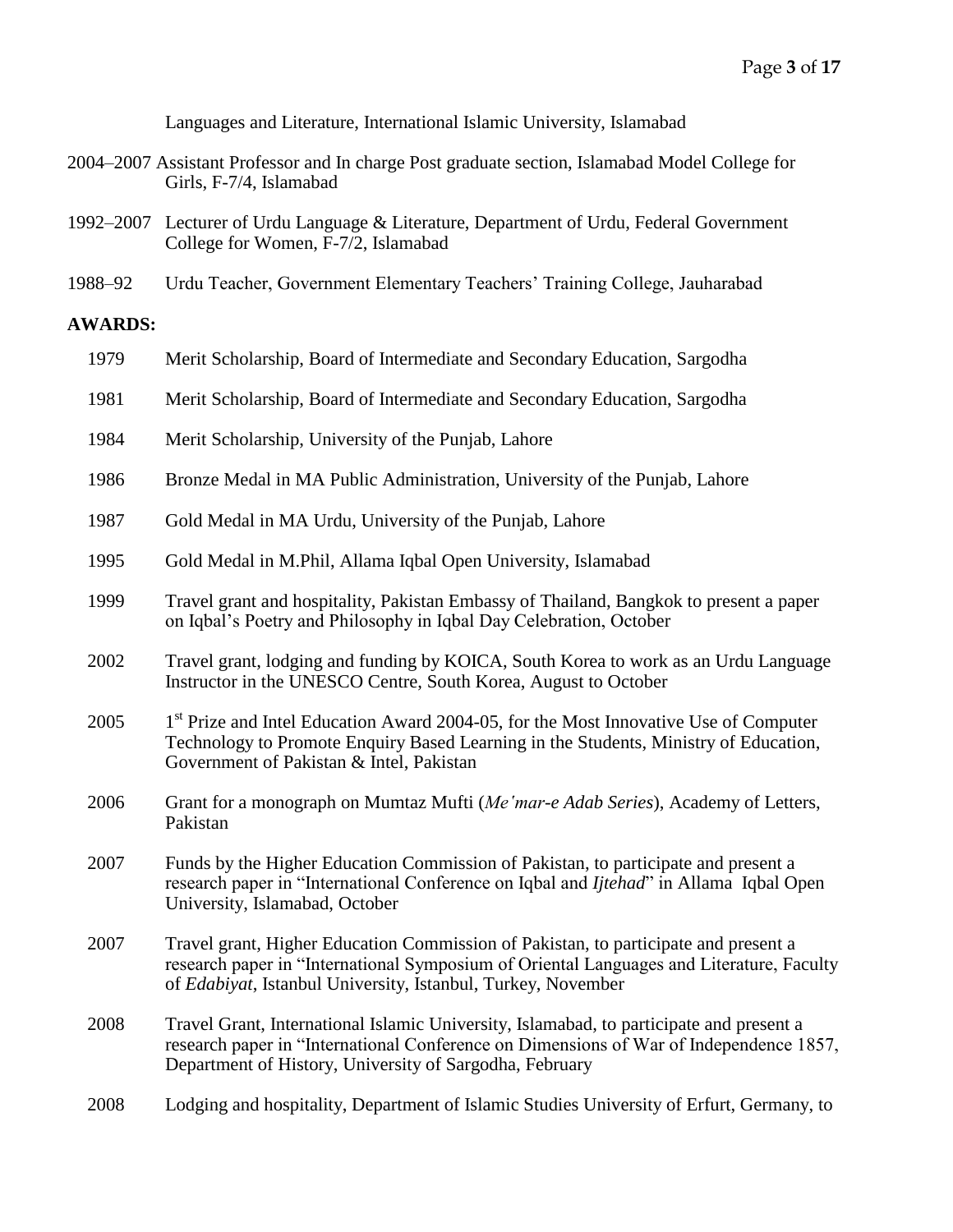|      | work as a Co-Instructor in the Three Weeks Summer Course of Urdu Language, July                                                                                                                                                                                                                         |
|------|---------------------------------------------------------------------------------------------------------------------------------------------------------------------------------------------------------------------------------------------------------------------------------------------------------|
| 2008 | Travel Grant, Higher Education Commission of Pakistan, to participate and present a<br>research paper in "International Conference on Literature and National Consciousness,<br>Shah Abdul Latif University, Khairpur, October                                                                          |
| 2008 | Travel Grant and hospitality, Higher Education Commission of Pakistan, to develop the<br>Curriculum of BS Urdu in Lahore as a member of National Curriculum Revision<br>Committee, November                                                                                                             |
| 2009 | Hospitality, Higher Education Commission of Pakistan, to develop the Curriculum of BS<br>Urdu in Islamabad as a member of National Curriculum Revision Committee, February                                                                                                                              |
| 2009 | Funds by the Higher Education Commission of Pakistan, to participate and present a<br>research paper in "International Conference on Iqbal and the Contemporary Issues" in<br>Allama Iqbal Open University, Islamabad, April                                                                            |
| 2009 | Grant for a project of writing an Urdu Primer, National Language Authority, Islamabad,<br>Pakistan                                                                                                                                                                                                      |
| 2010 | Rosetta Stone, USA, Grant for travel and stay for three weeks in UAE to participate in a<br>workshop as a Language Expert (Urdu) January                                                                                                                                                                |
| 2010 | British Council, Pakistan, Grant for travel and stay in Windsor, UK, to participate in a<br>workshop as a representative of higher education institutions, Pakistan, February                                                                                                                           |
| 2010 | British Council Grant for conducting a two-day cascading workshop on Developing<br>Research Networks, Agricultural University, Peshawar as a resource person, September                                                                                                                                 |
| 2010 | Higher Education Commission Pakistan Support to be a Resource person in the Workshop<br>on Research methods in the University of Sargodha September                                                                                                                                                     |
| 2010 | Travel Grant and hospitality, University of Wisconsin, Madison to present a paper in<br>International Urdu Humanities Conference, October                                                                                                                                                               |
| 2010 | British Council Grant for conducting three two-day cascading workshops on<br>Understanding Writing/Winning International Research Grants and Developing<br>Sustainable Collaborative Research Networks, National University of Science and<br>Technology, Islamabad as a team member, November-December |
| 2010 | British Council Grant for conducting a two-day cascading workshop on Understanding<br>Writing/Winning International Research Grants and Developing Sustainable<br>Collaborative Research Networks, International Islamic University, Islamabad as an<br>organizer, December                             |
| 2010 | Award of the Research Publication: Raftah-o-Aaindah: Urdu Adab ka Manzarnama,<br>International Islamic University, Islamabad                                                                                                                                                                            |
| 2011 | International Islamic University, Islamabad; sabbatical to research on Sirah Literature in<br>Colonial Period, February-May                                                                                                                                                                             |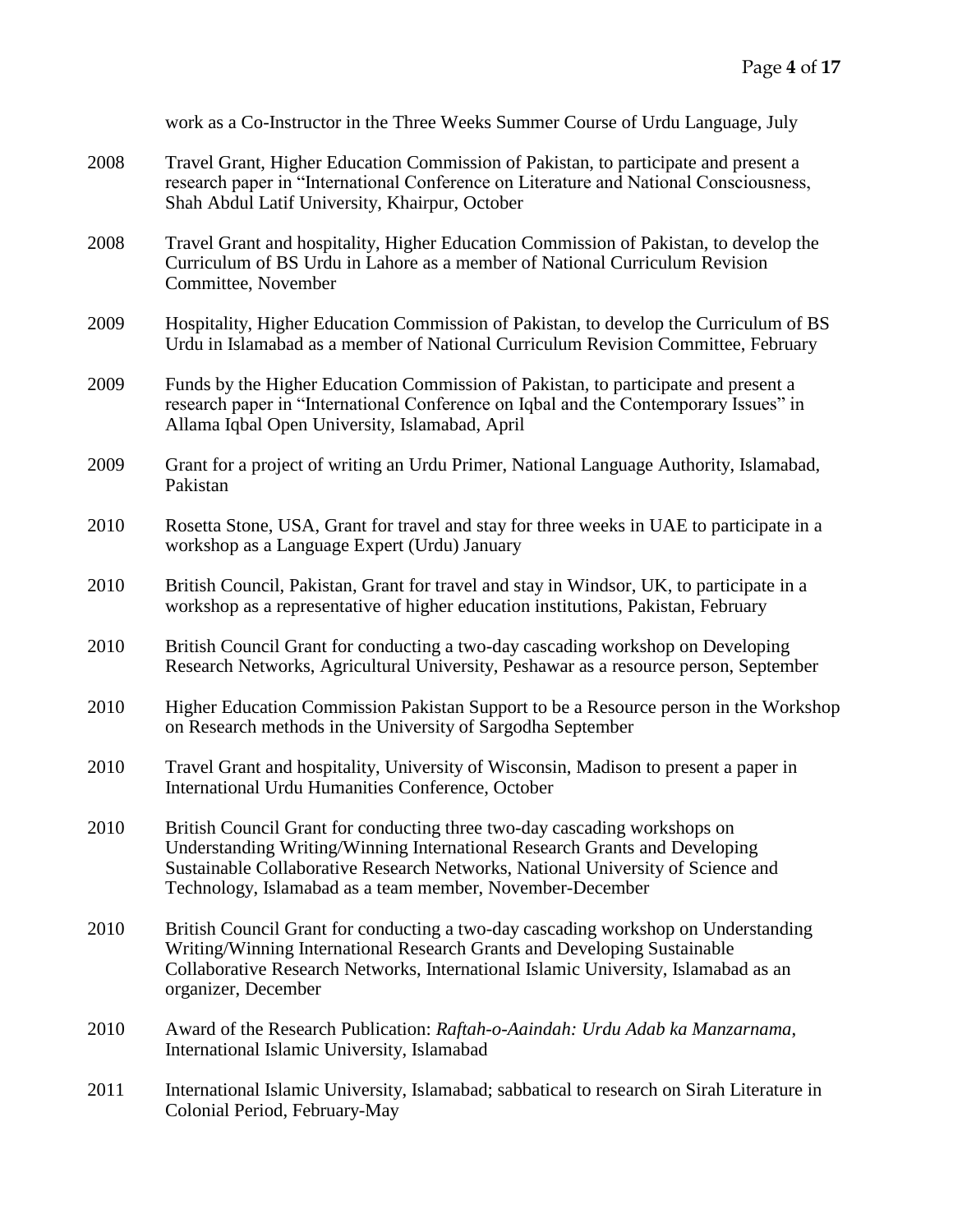- 2011 Hospitality, Islamic Research Institute, International Islamic University, Islamabad to participate and present a research paper in "International Sirah Seminar", March
- 2012 Travel Grant, Higher Education Commission, To present a research paper in International Conference on ''Literature and Co-Existence", in Shah Abdul Latif University, Khairpur, Sind, November
- 2013 Charles Wallace Research Fellowship at the SOAS, University of London, UK, January 07-April 07.

# **PUBLICATIONS**

# **Books & Monographs:**

- 1. Translated *Talash: Mavara ka Ta'eyyun*, by Mufti, Uxi, *Allah: Measuring the Intangible, (Science Philosophy and Mysticism)*, Lahore*:* Faisal Publishers, 2012, p. 531
- 2. Ed. *Buckkal De Vich Chore,* An Anthology of Mumtaz Mufti's Mystic Short Stories (with an Introduction of 50 pages), Lahore: Al-Faisal Publishers, 2012, p. 217
- 3. Ed. *9/11 Aur Pakistani Urdu Afsana: Urdu Adab ka Nau Mazahamati Rujhan, An* anthology of contemporary short stories influenced by the events of 9/11 (with an introduction of 40 pages), Islamabad: Poorab Adademy, 2011, p.259
- 4. *Mumtaz Mufti ka Fikri Irtaqa: Nafsiyat, Tasavvuf aur Quram (Intellectual Development of Mumtaz Mufti: Psychology, Sufism and Quran)* Lahore: Al-Faisal Publishers. 2011, p.600 **(HEC APPROVED)**
- 5. Arif, Najeeba, Aqeel, Moinuddin, Parekh, Rauf, *Me'yari Urdu Qa'ida (Standard Urdu Primer)*, Islamabad: National Language Authority, 2010, p. 40
- 6. *Raftah-o-Aaindah: Urdu Adab ka Manzar Nama (Essays on Contemporary Urdu Literature)*, Islamabad: Poorab Academy, 2008, p. 270
- 7. *Mumtaz Mufti: Shakhsiyat aur Fan (Mumtaz Mufti: Life and Works*), Islamabad: Academy of Letters, 2007, p.170

# **Edited Volumes:**

8. Arif, Najeeba, Guest Editor, *Bunyaad,* Vol. 04, Gurmani Center, Lahore University of Management Sciences, Lahore, 2013, P. 465.

- 9. Aqeel, Moinuddin, Arif, Najeeba, Eds. *Me'yar*, Academic and Research Journal, Vol.1, Issue 1, Islamabad: Department of Urdu, International Islamic University, Jan-June 2009, p. 431
- 10. Aqeel, Moinuddin, Arif, Najeeba, Eds. *Me'yar*, Academic and Research Journal, Vol.1, Issue 2, Islamabad: Department of Urdu, International Islamic University , July-December, 2009, p. 492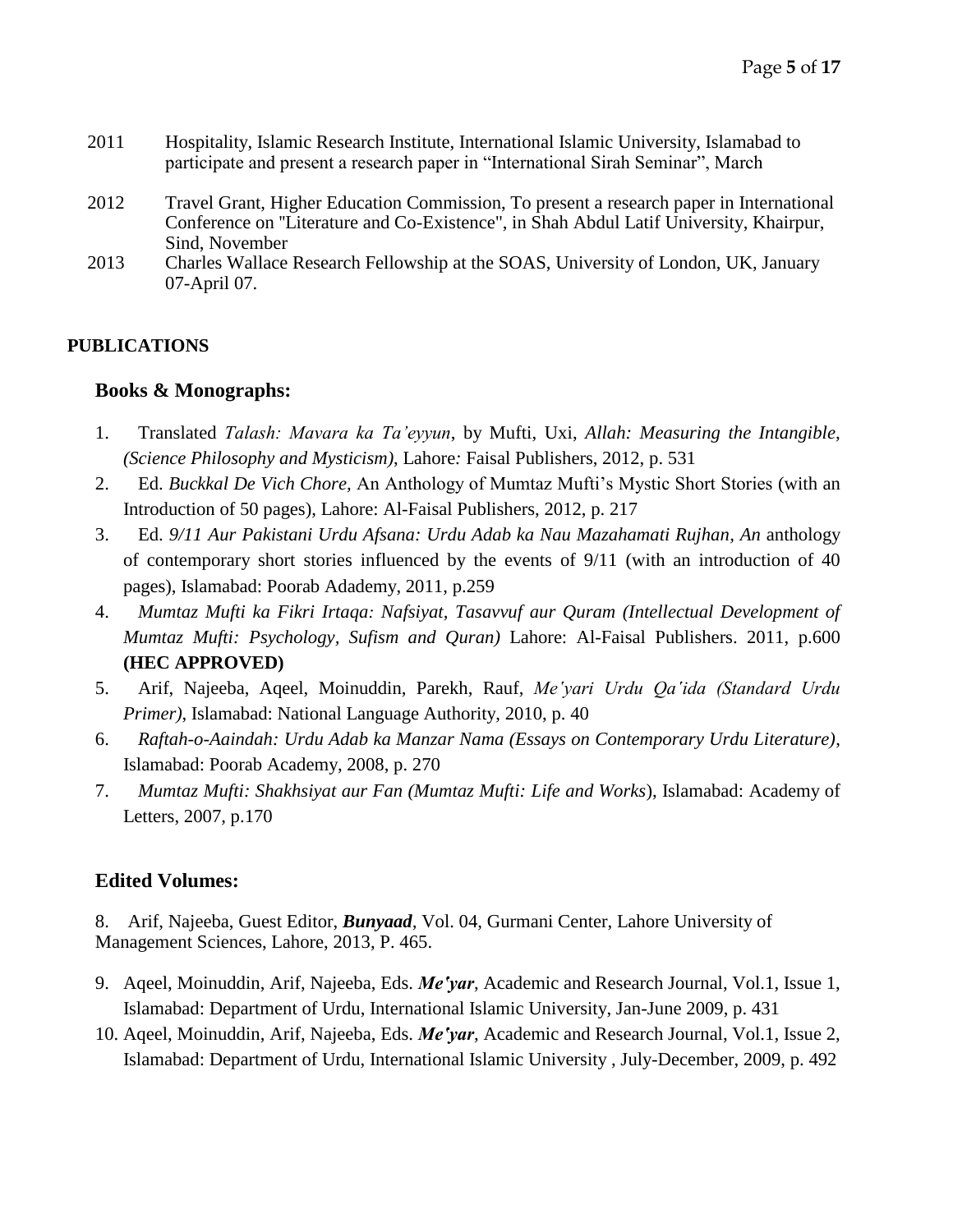- 11. Aqeel, Moinuddin, Arif, Najeeba, Eds. *Me'yar*, Academic and Research Journal, Vol.2, Issue 1, Islamabad: Department of Urdu, International Islamic University , Jan-June 2010, p. 497
- 12. Aqeel, Moinuddin, Arif, Najeeba, Eds. *Me'yar*, Academic and Research Journal, Vol.2, Issue 2, Islamabad: Department of Urdu, International Islamic University , July-December, 2010, p. 524

# **Chapters Contributed to the Books**

- 1. "Baqaye Bahami kay Faroogh mai Adab ka Kirdar" included in "*Adab aur Baqaye Bahami*" edited by Dr. M. Yousaf Khushk & Dr. Sofia Yousaf, 2013, Department of Urdu, Shah Abdul Latif University Khairpur, Sindh, Pakistan
- 2. "Nau-Aabadiyati Ehad main Urdu Sirat Nigari: Rujhanat-o-Asalib" *(Urdu Sirah Writings in the Colonial Period)*, Manuscript given to Islamic Research Institute, Islamabad, to be included in the conference publication
- 2. "Faiz ki Maqbooliyat kay Asbab" (Reasons of the Popularity of Faiz), Taunsavi, Tahir, Ed., *Shaa'ir-e Khush Nava,* Lahore: Nasta'liq Matbo'at, 2011, pp. 342-50
- 3. "Role of Language in the Development of Nationhood", Khushk, Muhammad Yousuf, Khushk, Sofia, eds., *Adab aur Qaumi Sha'oor,* Khairpur: Sahah Abdul Latif University, 2010, pp. 281- 99
- 4. "History of Urdu Language and Literature, with Reference to British Orientalists", Suhail, Syed Amir, Ahmar, Nasim Abbas eds., *Adabi Tarikh Navisi*, Lahore: Pakistan Writers Cooperative Society, 2010
- 5. "Modern Culture, Islam and Iqbal", Sabir, Ayub, Umar, Suhail eds. *Allama Iqbal Ka Tasavure-Ijtahad*, Lahore: Iqbal Academy , Pakistan, 2008, pp. 255-65
- 6. "Muftu Mufti", Ali, Sayed Muhammad, ed. *Maha Aukha Mufti*, Lahore: Firoz Sons (Pvt.) Ltd. pp. 89-96
- 7. "Mumtaz Mufti: A Personal Sketch", Rai, Siddique ed. *Urdu Adab ka Mufti*, Rawalpindi, 1998
- 8. "An Interview with Mumtaz Mufti", Bela, Abdal, ed. *Mufti Jee*, Lahore: Firoz Sons (Pvt.) Ltd., pp. 773-87

# **Articles**:

- 1. "The West in South Asian Muslim Discourse A Study of Indian Muslims' Travels to the West 1757-1857". *Journal of Indology and South Asian Studies (Zeitschrift für Indologie und Sṻdasienstudien)* Band 30/2013. University of Heidelberg, Germany. 21-45.
- 2. "Junoobi Asia mai□ Awwalīn Safarnama-I Inglistān: *Tarīkh-I Jadīd"*. *Bunyād*. No.5 (2014). Lahore University of Management Sciences. 117-171.
- 3. "Unisvi□ Sadī kay Awail ki Dillī: A'dād-o Shumār kay Āinay mai□ Aik Nādir Dastāvez kī Daryāft". *Sahifa, Majlis-i Taraqqi-i Adab, Lahore. No. 207-9. (*August 2013).27-56.
- 4. "Pakistan: A Dreamland for the South Asian Muslims or a Failed State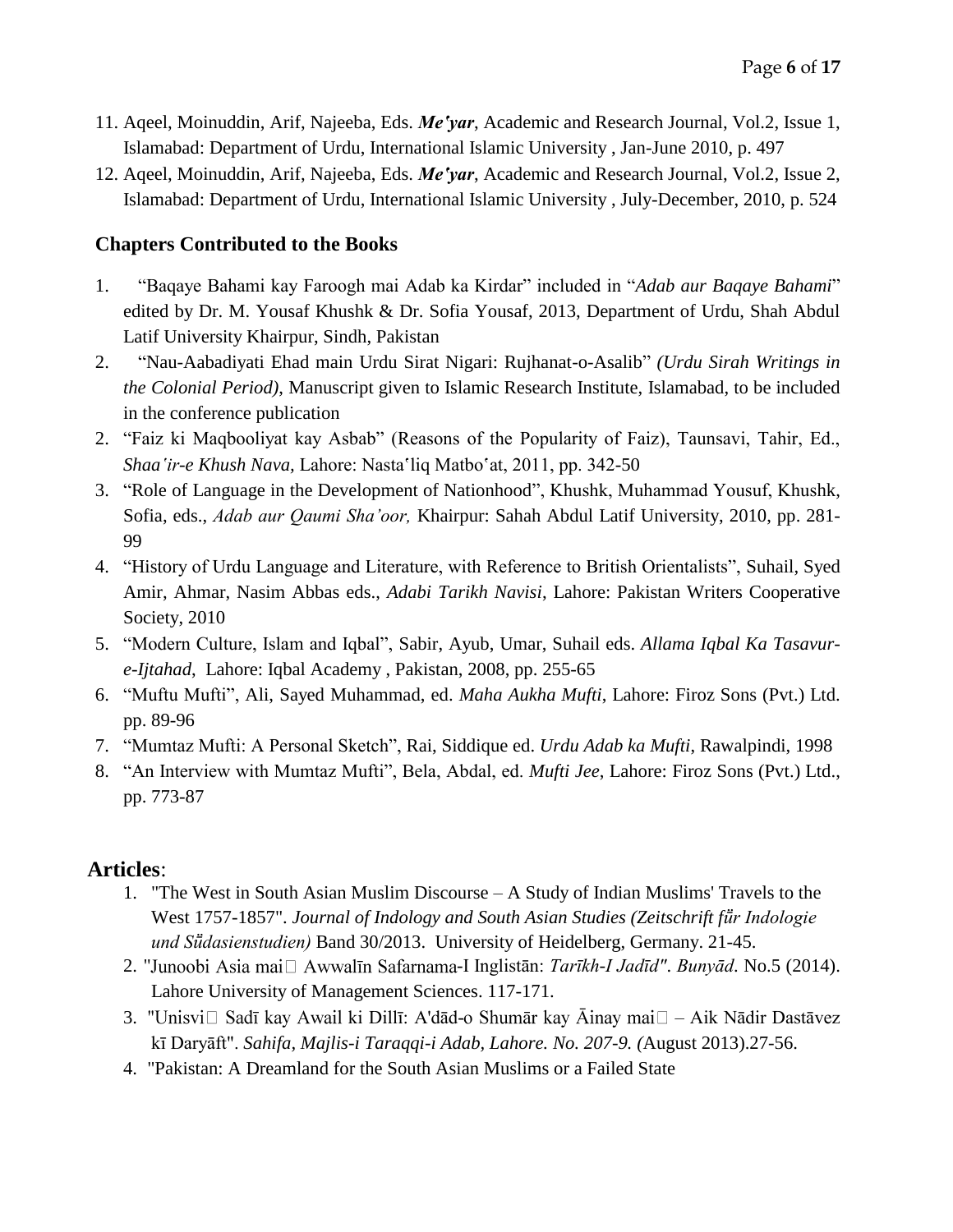- 5. Naya Urdu Afsana: Mutassavifana Jehat, *Daryaft*, Issue 13, National University of Modern Languages, Islamabad, 2013, pp.100-161 (In Urdu).
- 6."Mian Muhammd Bakhsh", Accepted for the Persian *Encyclopedia of the World of Islam*, Tehran: Encyclopedia Islamica Foundation, 2013.
- 7."Satarhveen Sadi main Inglistan Janay Wali Pehli Hindustani Khatun*".Sahifa,* Majlis –I Taraqqi-I Adab, Lahore. No. 201-3 (April –Dec. 2010). 52-59.
- 8."Pakistan: A Dreamland for the South Asian Muslims or a Failed State? Shah Ne'matullah Vali's Prophesies in the Contemporary Context", *Mabahis*, No.1, Lahore, 2012, ed. Dr. Tehsin Firaqi, PP.167-208 (In Urdu)
- 9."Revisiting the Tenors of Sirah Literature in Urdu: Eighteenth to Twentieth Century", *Insights*, Da'wah Academy, 2: 2-3, 2010, (Published in March 2012), pp. 335-58
- 10. "9/11 and Urdu Literature: A Socio-Political Study of Urdu Fiction and Poetry in Pakistan", *Annual of Urdu Studies*, No.26, University of Wisconsin- Madison. 2011, PP. 87-96 (In English)
- 11. "Ghulam Rasul Alampuri", Accepted for the Persian *Encyclopedia of the World of Islam*, Tehran: Encyclopedia Islamica Foundation, 2011
- 12. "*Ali Hayder Multani: A Punjabi Sufi Poet of Eighteenth Century", Accepted for the Persian Encyclopedia of the World of Islam*, Tehran: Encyclopedia Islamica Foundation, 2011
- 13. "Post Modern Revival of Sufism: An analytical Study of Mumtaz Mufti's Fiction", *Tehqiq*, 19:2, Sind University, Jamshoro, 2011, PP.49-85 (In Urdu)
- 14. "Criticism and Creation", a book review of *Letters to a Young Novelist*, trans. Memon, Muhammad Umar (Karachi: Shaharzad, 2010) reviewed in *Bunyad*, Lahore: Lahore University of Management Sciences, vol. 2, No.1, 2011, pp. 333-345 (In Urdu)
- 15. "Feminist Discourse and Iqbal", *Tehqiq*, 18, Sind University, Jamshoro, 2010, PP.253-293 (In Urdu)
- 16. "Mumtaz Mufti's Diaries and his Inclination towards Sufism", *Bazyaft*, Issue 17, Department of Urdu, University of the Punjab, Lahore, 2010, pp.101-25 (In Urdu)
- 17. "A Trend of Neo Resistance in Literature: Impact of 9/11 on Urdu Fiction", *Me'yar*, 2:1, International Islamic University, Islamabad. 2010, pp. 369-396 (In Urdu)
- 18. "Islam and the West, Yesterday, Today, Tomorrow", *Me'yar* 2:2, International Islamic University, Islamabad, 2010, pp. 391-406 (In Urdu)
- 19. "Restraints of History and Dalrymple's Reflection: The Last Mughal", Me'yar-1:2, International Islamic University, Islamabad, 2009, pp. 357-382 (In Urdu)
- 20. "Humanism, Mysticism and Islam", Oriental College Magazine, University of the Punjab, Lahore, Issue 111-112, 2009, pp. 25-36 (In English)
- 21. "History of Urdu Language and Literature, with Reference to British Orientalists", *Daryaft*, Issue 8, National University of Modern Languages, Islamabad, 2009, pp.151- 161(In Urdu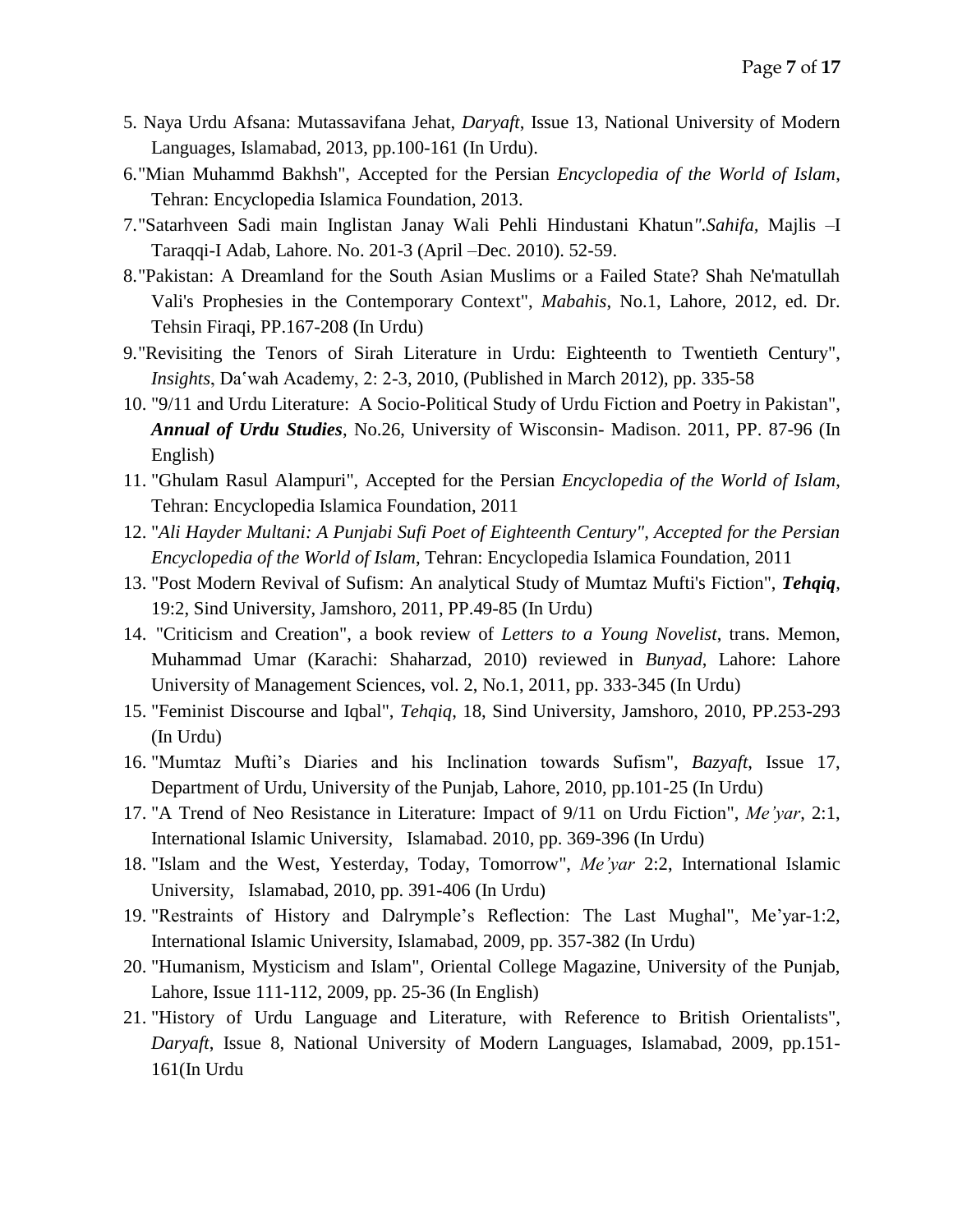- 22. Edited and translated, Wilson, C.E., "Aids to Reading Persian Manuscripts in View of Editorial Work", published in *Me'yar*, Vol.1, Issue 1, 2009, Islamabad: International Islamic University, pp. 295-328
- 23. "Bullhe Shah's Poetry in Social and Political Context", *Almas*, Issue 10, Shah Abdul Latif University, Khairpur, 2008, pp. 5-13 (In English)
- 24. "Impact of the War of Independence on Urdu Language and Literature", *Bazyaft*, University of the Punjab, Issue 13, 2008, pp. 1-11 (In English)
- 25. "Role of Language in the Development of Nationhood", Journal of Research, Faculty of Islamic Studies and Languages, Bahauddin Zikriya University, Multan, Issue 14, pp 53-70 (In Urdu)
- 26. "Mumtaz Mufti's Fiction in the Context of his Contemporaneous Literature", *Takhleeqi Adab*, National University of Modern Languages, Islamabad, Issue 5, pp. 419-445 (In Urdu)
- 27. "Development of Mystic Trends of Urdu Prose", *Bazyaft*, University of the Punjab, Issue 11, 2007, pp. 181-201(In Urdu)
- 28. " A Review of *Sadat Hassan Manto-Aik Nai Ta'bir* by Malik, Fateh Muhammad, reviewed in *Bazyaft*, Lahore: University of the Punjab, Issue 10, 2007, pp 229-236 (In Urdu)
- 29. "Female Urdu Critics in Pakistan", *Makhzan*, ed. Maqsood Elahi Sheikh, Bradford, UK, Issue 8, 2009, pp. 288-296 (In Urdu)
- 30. "Development of Poetic Art of Noon Meem Rashid", *She'r-o-Hikmat*, ed. Shehryar, Mughni Tabassum, Haidarabad, India, Issue 9, pp. 836-871(In Urdu)
- 31. "Ahmad Nadeem Qasmi: A Multidimensional Poet", *Mahnama Akhbar-e-Urdu*, Muqtadara Qaumi Zuban, Islamabad, Vol. 25, Issue 8, 2008, pp.38-40 (In Urdu)
- 32. "An Analysis of Muneer Niaz's Poetry", *Symbol*, Issue 3/4, Islamabad, 2007, pp. 32-6 (In Urdu)
- 33. "Ehsan Akbar's Poetry", *Symbol*, ed. Ali Muhammad Farshi, Islamabad, Issue 2, 2006, pp. 295- 301(In Urdu)
- 34. "Art and Literature: A Measure of the Intellectual Development of Human Societies", *Mahnama Akhbar-e-Urdu*, Islamabad: National Language Authority, May 2006, pp 2- 6 (In Urdu)
- 35. "Urdu in Pakistan", *Mahnama Akhbar-e-Urdu*, Islamabad: National Language Authority, Sep. 2006, pp 2- 4 (In Urdu)
- 36. "Urdu Short Story: Past and Future*",* Mahnama *Kitab*, National Book Foundation, Islamabad, Vol. 37, Issue 9, 2005, pp. 109-116 (In Urdu)
- 37. "An Analytical Study of Two Poems of Ahmad Nadeem Qasmi", *Aqdar*, Shabnam Rumani, Karachi, Vol.6, Issue11-12, 2003, pp 19-23 (In Urdu)
- 38. "An Analytical Study of Anwar Mas'ud's Poetry"*, Quarterly Funun*, ed. Ahmad Nadeem Qasmi, Lahore, Issue 117, 2002, pp 68-77 (In Urdu)
- 39. "Columns of Ataulhaq Qasmi, The Monthly *Biyaz*, Lahore, Special Issue, 2000 (In Urdu)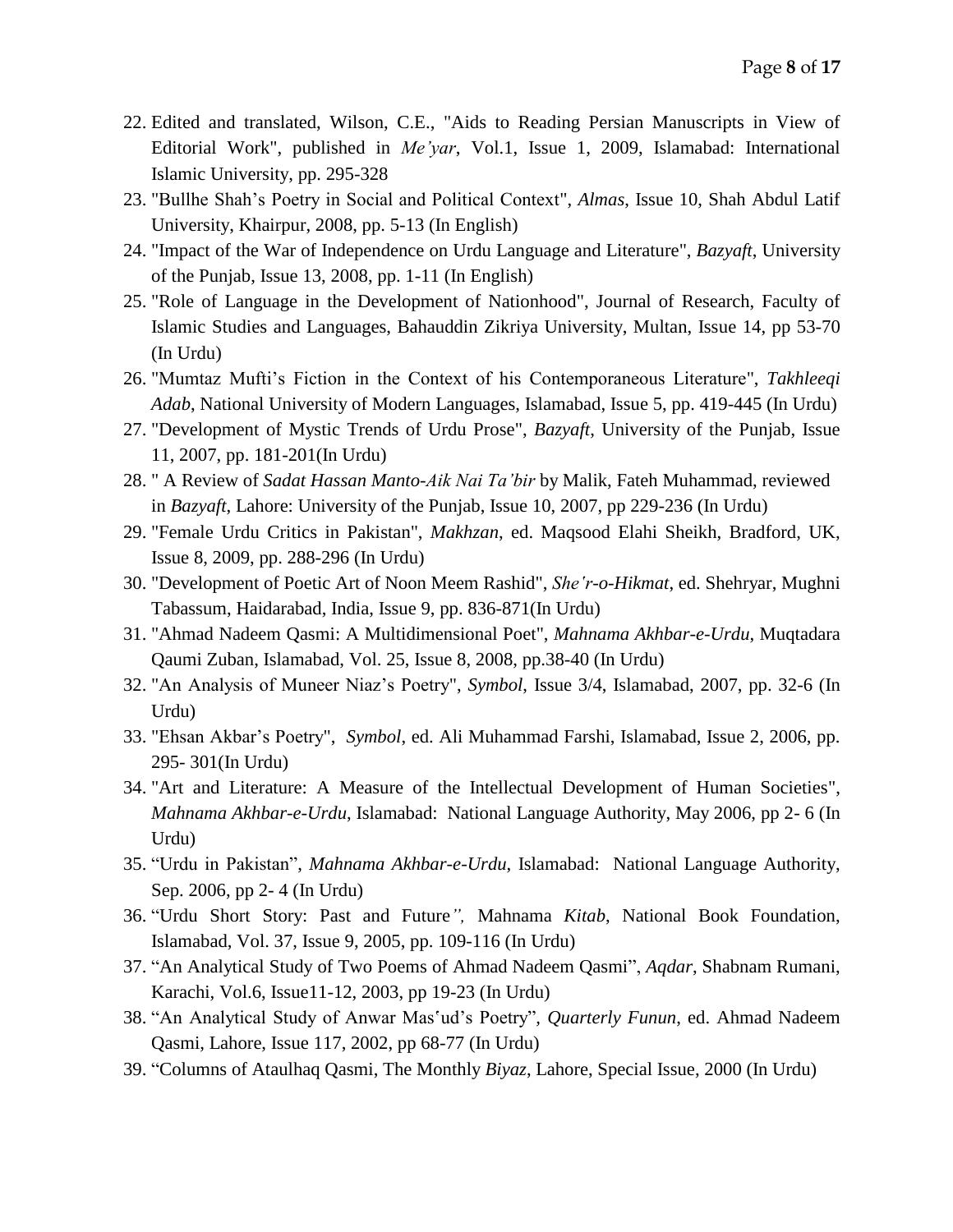## **Creative Writings (in Urdu):**

#### **Fiction/ Memoir:**

"Yaden, Jaghain, Chehray aur Khiyal" (Safar Nama), *Adabiyat*, Issue 100, Academy of Letters Pakistan, Islamabad, 2013. 07 short stories appeared in renowned Urdu Journals of Pakistan (Particulars available on request.)

#### **Poetry:**

05 poems in *Annual of Urdu Studies*, No. 25, 2010, Madison-Wisconsin, USA Misc. poems and *ghazals* in renowned literary Urdu journals of Pakistan *Muasir*, Lahore (2000) reserved a special corner for my poetry, pp. 674-97 Several poems and *Ghazals* in misc. literary magazines.

#### **General Articles:**

05 articles on Social issues in *the Daily Jang* and the *Daily Nawai Vaqt*

# **Translation (English-Urdu):**

#### **Poetry**

Thomas Stemmer, 08 Poems, *Niqat,* No 11, Faisalabad: Niqat Matbuat, 2012, pp.230-234. Schnackenberg, Gjerturud, Poems (The Paperweight, Supernatural Love) published in *Contemporary American Poetry: An Anthology,* Islamabad: Pakistan Academy of Letters, 2009, pp. 285-296

## **Interview:**

An Interview with Dr. Muhammad Umar Memon, (by Abroo Muhammad, *Pakistaniyat – A Journal of Pakistan Studies*, Vol. 1, No.2, 2009), available at https://docs.google.com/a/iiu.edu.pk/viewer?a=v&pid=explorer&chrome=true&srcid=0B6Mrk McVU868OGI4ZDM0Y2QtYjJmZi00ZGViLWI1ZGMtMDE0NDhhYjFkMmUz&hl=en\_US

# **Book Reviews:**

- 1. Memon, Muhammad Umar, translator, *Angare*, in *Bunyaad* 04 (Lahore: Gurmani Center, LUMS, 2013), pp. 412-422.
- 2. Memon, Muhammad Umar, translator, *Jungal wala Sahib*, in *Mabahis* (Lahore, 2012), pp.547-556.
- 3. Tausif Tabassum, *Band Gali main Shaam*, (Islamabad: Akkas Publications) reviewed in *Mukalama,* Karachi, No.18, 2010 (published in 2012), pp. 421-3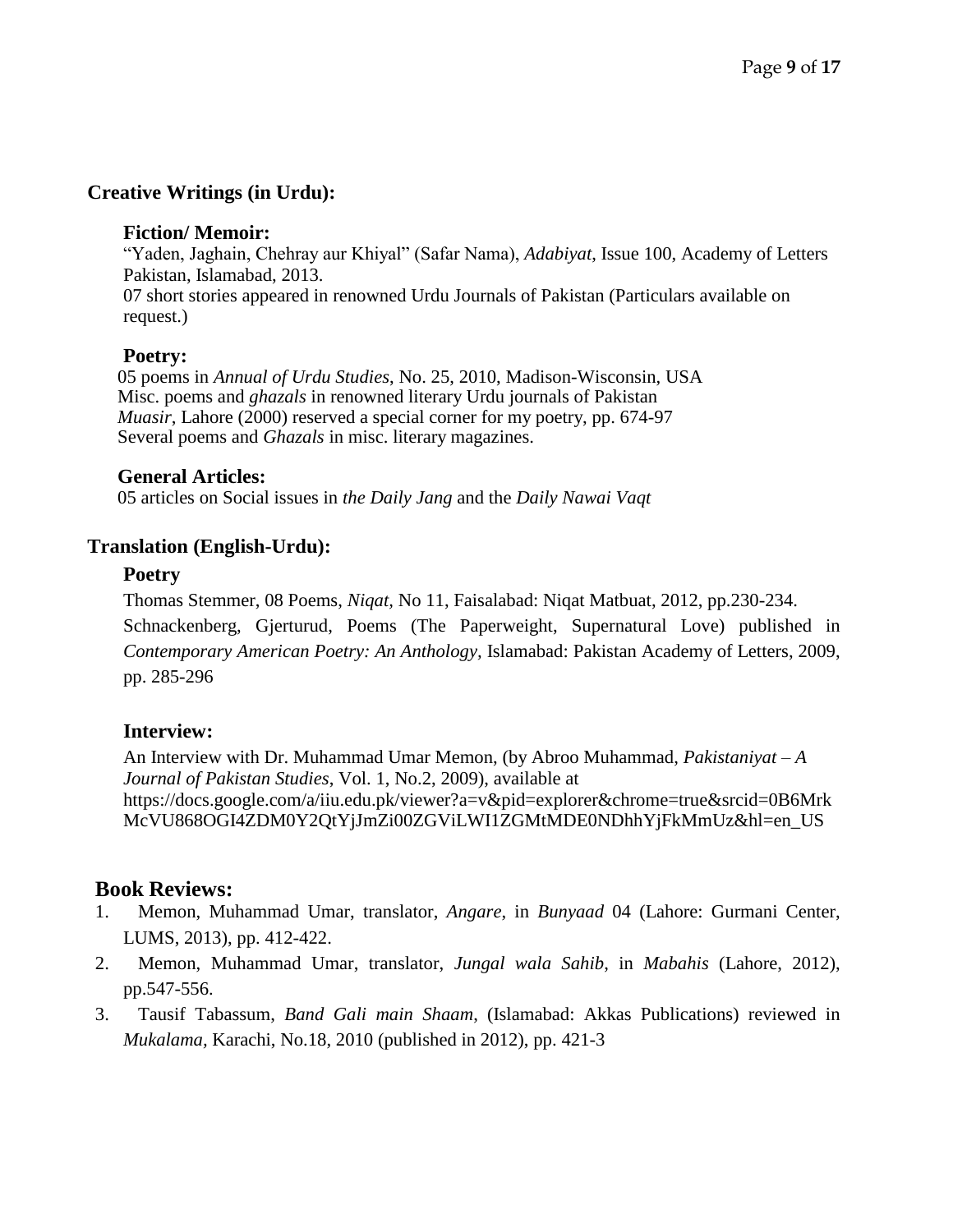- 4. Hamid, Rashid, *Iqbal ka Tasavvur-e Tarikh (Iqbal's Historiography,* Lahore: Iqbal Academy), reviewed in Kitab Review, Islamabad: National Book Foundation, , 2009, p.17 (In Urdu)
- 5. Hassan, Fatimah, *Kahanian Gum Ho Jati Hain*, reviewed in *Monthly Seep*, Karachi, Issue 73, pp. 277-280 (In Urdu)
- 6. Shahid, Hamid*, Marg Zar*, reviewed in *Qyarterly Aafaq*, Rawalpindi, Issue 6, pp.53-58 (In Urdu)
- 7. Rahman, Humaira*, Intisab*, reviewed in *Kitab*, Islamabad: National Book Foundation, Issue 1, 2002 (In Urdu)
- 8. Muneer, Badr, *Didah-e Khush Aab,* reviewed in Kitab, Islamabad: National Book Foundation, Issue 4, 2002 (In Urdu)
- 9. Akhtar, Rafique, *Pas-e Hijab,* reviewed in *Kitab,* Islamabad: National Book Foundation, Issue 8, 2002 (In Urdu)
- 10. Niazi, Ajmal, *Tashakhus*, reviewed in *Funoon,* Lahore, Issue 31, pp. 199-203 (In Urdu)

# **LITERRY FORUMS:**

Member Advisory Board *Sahifa*, Academic Journal of Majlis-I Taraqqi-I Adab, Lahore.

Member Islamabad Literary Forum, Islamabad. 2013-.

In charge, Students literary forum *Baithak,* International Islamic University, Islamabad, 2013-.

Member H-Asia

An International forum of scholars and University academicians in the field of Asian Studies. 2013-

General Secretary Mumtaz Mufti Trust, Islamabad, 1995 to-date

Arranged and Conducted literary sittings and seminars on the death anniversaries of Mumtaz Mufti: a renowned Urdu short story writer, Assisted to compile his unpublished works including his short stories, dramas, personal diaries and letters)

Founder of *Tehzib: A Forum for the Promotion of Literature and Culture,* International Islamic University, Islamabad, 2008-to-2010

# **PAPERS PRESENTED IN CONFERENCES, LECTURES, ETC.:**

30 November, 2013 "Jaded Adb ki 'Alami Jehat", 6<sup>th</sup> 'Alami Urdu Conference, Arts Council of Pakistan, **Karachi.** 28-11-13- 01-12-13.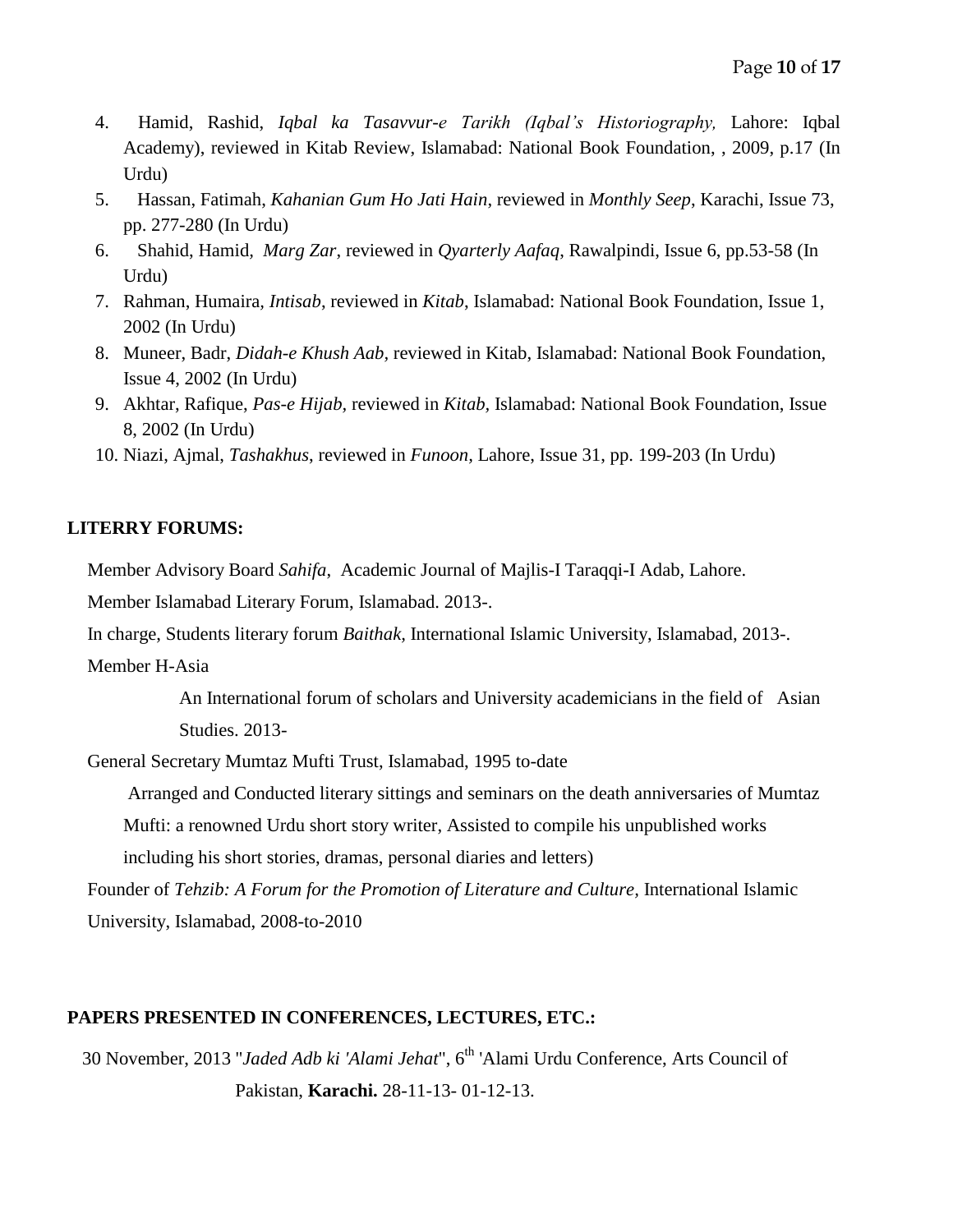- 12 October, 2013 "*Pakistai Zabanon ki Urdu se Ham Ahagi"*, 2nd 'Alami Urdu Conference on *Urdu kay Hal Talab Masa'il aur Nai Nasl*, Express Media Group, **Lahore**. 12- 13 October, 2013.
- 10 March, 2013 "First Hindustani Women Visitor to Britain", Women's Day Conference, Yorkshire, **UK.**
- 28 February, 2013 "Dis-Solving the Myth: The West in South Asian Muslims' Travel Narratives 1767-1857" Seminar at Pakistan Studies Centre, **SOAS, University of London**,
- 21 February, 2013 "Going Beyond the Ocean: Early South Asian Muslim Visitors to Europe 1757- 1857" Seminar at the Department of Oriental Studies, **Sapienza University of Rome.**
- 31 January, 2013 "The West in South Asian Muslim Discourse: A Study of Urdu Travel narrative of Early Nineteenth Century" Seminar at the Centre for South Asian Studies, **University of Edinburgh, UK**.
- 15 January, 2013 "East-West Encounter in the Nineteenth Century India: Early Indian Muslim Visitors to Europe 1757-1857'', Seminar at the South Asian Institute, **University of Heidelberg, Germany**.
- 07 April 2012 "Modern Urdu Short Story: Mystical Aspect", International Manto Conference on Modern Urdu Short Story, **Lahore University of Management Sciences, Lahore**
- 26-28 March 2011 "Urdu Sirah Writings in the Colonial Period", International Sirah Conference on Modern Trends in Sirah Writings, **Islamic Research Institute, Islamabad**.
- 14 October 2010 "9/11 and Urdu Literature: Images and Illusions", Urdu Humanities Conference, **University of Wisconsin, Madison**, **US**.
- 05 November 2010 "Iqbal and Clash of Civilizations", National Iqbal Seminar, National Language Authority, Islamabad.
- 24 June 2010 "9/11 and Urdu Literature: Fiction and Poetry", Lecture in International Islamic University, Islamabad.
- 25 May 2010 "National Integrity and Urdu Language", National Seminar in National Language Authority, Islamabad.
- 13-14 April, 2009 "Iqbal and Feminism"*,* International Iqbal Conference, Allama Iqbal Open University, Islamabad.

30 December 2009 "Restraints of the History and Dalrymple's Reflections", Lecture in International Islamic University, Islamabad.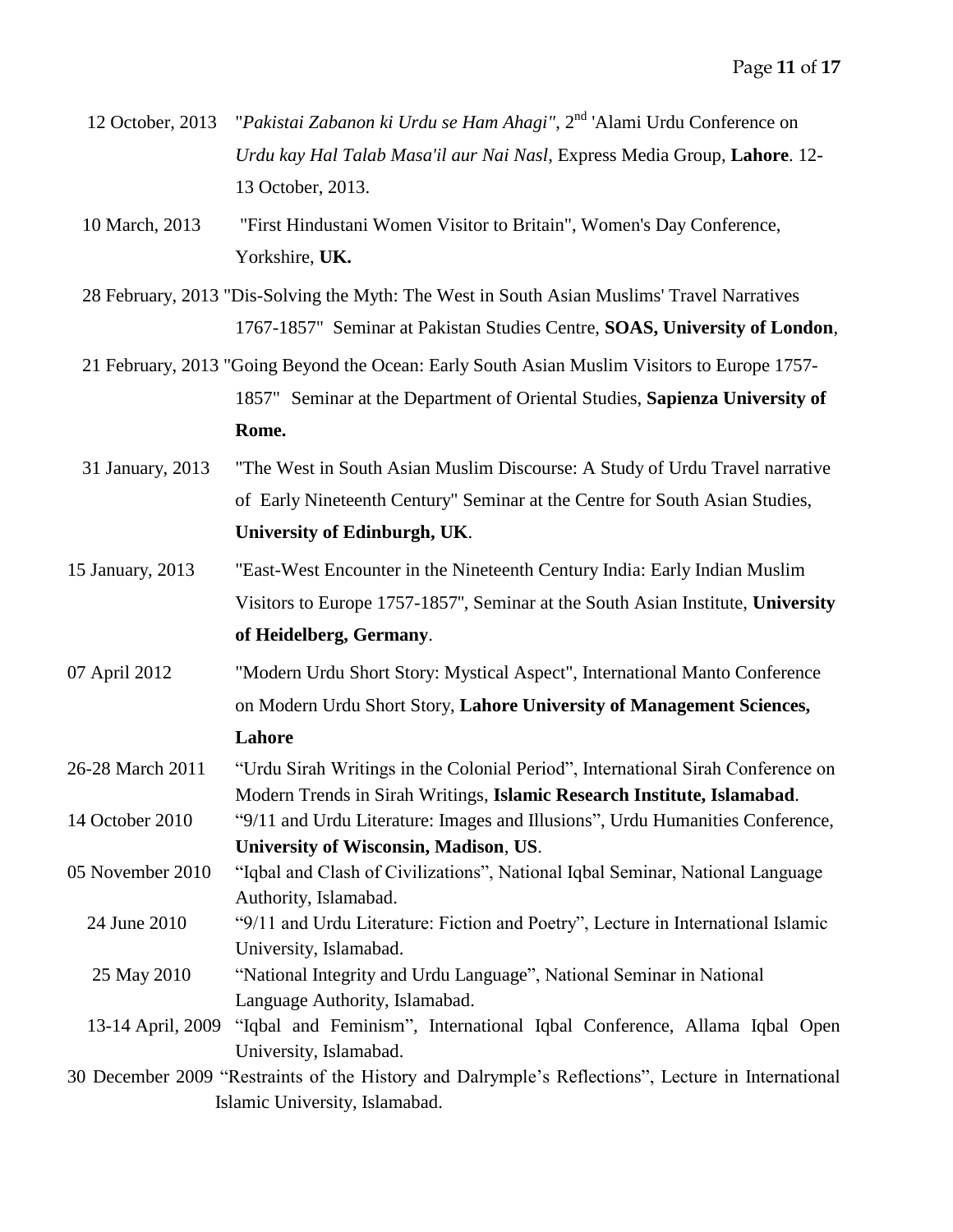- 18 August 2009 "Iqbal ka Tasavur-e-Tareekh", A Seminar on *Iqbal ka Falsafa-e Tareekh*, National Language Authority, Islamabad.
- 08 November 2008 "Iqbal and Modernity", A talk in the Iqbal Day Seminar, Lahore University of Management Sciences.
- 14-15 October 2008 "Role of National Language in the Development of Nationhood", International Conference on Literature and National Consciousness, Department of Urdu, Shah Abdul Latif University, Khairpur.
	- 16 July 2008 "Ahmad Nadeem Qasmi: A Multidimensional Poet", All Pakistan Ahmad Nadeem Qasmi National Literary Conference, Academy of Letters, Islamabad.
- 26-27 February 2008 "Impact of the War of Independence on Urdu Language and Literature", International Conference on Dimensions of War of Independence 1857, Department of History, University of Sargodha, Sargodha.
- 26-27 November 2007 "History of Urdu language and Literature with Reference to British Orientalists", International Symposium of Oriental Languages and Literature on "East in the West" Faculty of *Edabiyat*, **Istanbul University, Istanbul, Turkey**.
- 05 December 2007 "Josh: A Great Poet of Urdu", Josh National Literary Conference, Academy of Letters, Islamabad.
- 28-29 October 2007 "Culture, Islam and Iqbal in the Modern Age ", International Iqbal Conference, Allama Iqbal Open University, Islamabad.
- 20 November 2007 Faiz Ahmad Faiz and his Art of Poetry, All Pakistan National Literary Conference on Faiz Ahmad Faiz, Academy of Letters, Islamabad.
- 08 October 1999 "Iqbal's Utopia", International Seminar on Iqbal, **Bangkok, Thailand**.

#### **PROFESSIONAL POSITIONS AND ACTIVITIES:**

Charles Wallace Fellow: SOAS, University of London, January to April, 2013

- Assistant Professor (Urdu), Faculty of Languages and Literature, International Islamic University, Islamabad (2007- )
- PhD Supervisor, Higher Education Commission of Pakistan, (2011- )
- Head of the Urdu Department (Female Campus), International Islamic University, Islamabad (2008- 2010, 2013-)
- Associate Editor *Me'yar: Academic and Research Journal,* Department of Urdu, International Islamic University, Islamabad (2008–2010)
- In Charge CENTUF (Centre for Teaching Urdu to Foreigners): Assisted the Dean of the Faculty of Languages and Literature, International Islamic University, Islamabad to establish the Center and developed following specific programs for the Center: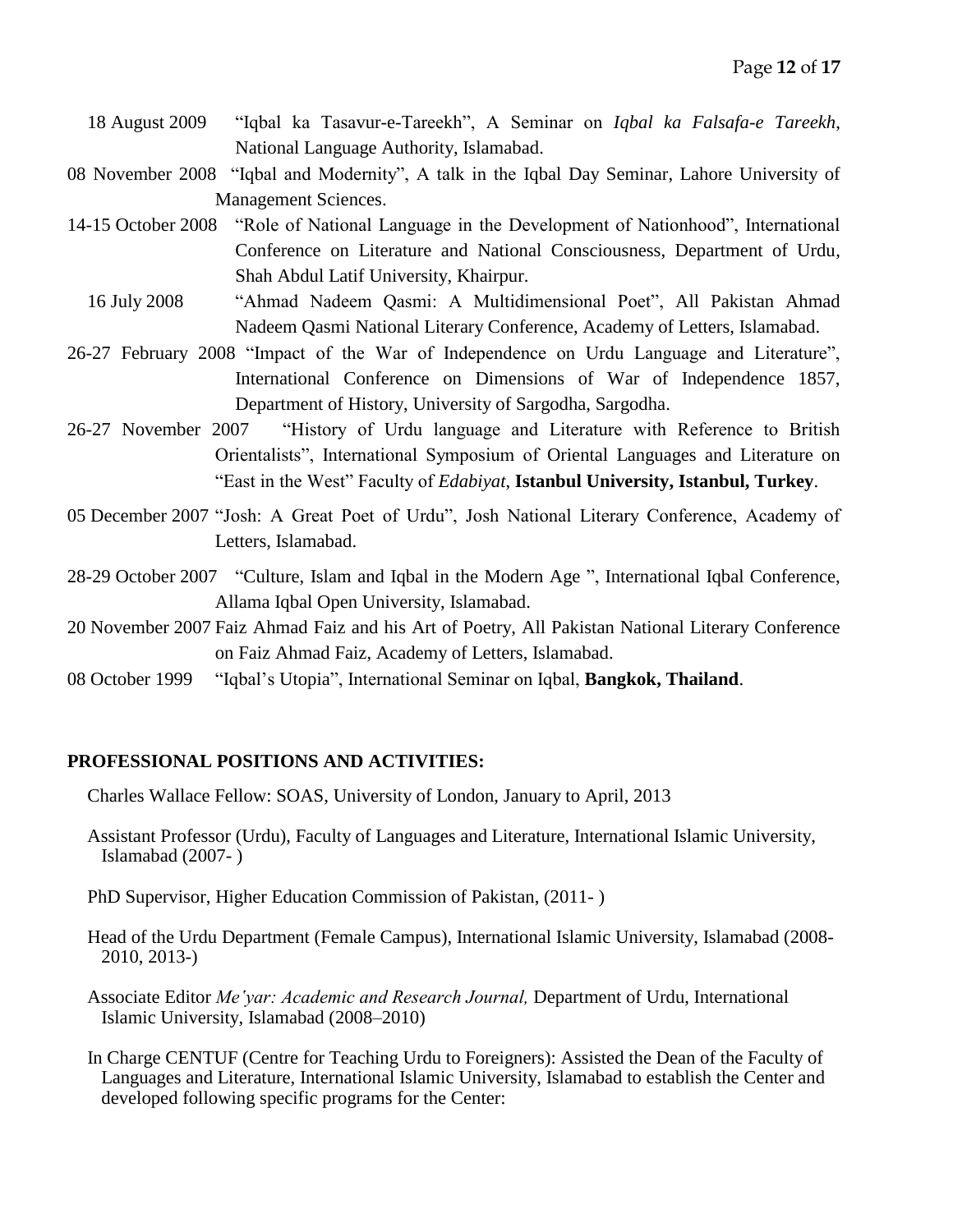MA Urdu for Foreigners (2 Yrs), BS Urdu for Foreigners (4 Yrs), Advanced Diploma in Urdu (2 Yrs), Advanced Diploma in Urdu, Pashto, Balochi and Persian (2 Yrs.) Also developed Curriculum for all above programs in collaboration with the team members, 2008

- Curriculum Development: Developed Curriculum for MA and BS (Urdu Literature) as a member of the team, Department of Urdu, International Islamic University, Islamabad, 2008
- Member Research Committee, Faculty of Languages and Literature, International Islamic University, Islamabad, 2008-To-date
- Member Advisory Board of the Students' Magazine *Spectrum*, International Islamic University, Islamabad, 2008-to date
- Member Steering Committee for the Convocation, International Islamic University, Islamabad, 2008-to date
- Member Board of Faculty, Faculty of Languages and Literature, International Islamic University, Islamabad, 2008-2010
- Member Board of Studies, Department of Urdu, International Islamic University, Islamabad, 2008- 2010
- Member Plagiarism-Control Committee, Department of Urdu, International Islamic University, Islamabad, 2008-2010
- Member Curriculum Revision Committee, Higher Education Commission, Pakistan, 2008-9
- Member Curriculum Design and Development Committee, Federal Ministry of Education, Islamabad, 2006
- Referee, for manuscripts submitted to *Bazyaft:* Research Journal, University of the Punjab, 2009-
- Referee, for manuscripts submitted to *Iqbal:* Research Journal, Iqbal Academy, Lahore, 2010-
- Referee, for manuscripts submitted to *Islamic Studies:* Research Journal, Islamic Research Institute, Islamabad, 2011-
- Referee, for manuscripts submitted to *Insights:* Research Journal, *Da'wah* Academy, Islamabad, 2011-

External examiner and evaluator of the PhD theses, Muslim University, Aligarh, India

External examiner and evaluator of the dissertations/ theses, PhD/M.Phil, University of Peshawar, Peshawar

External examiner and evaluator of the dissertations/ theses, PhD/M.Phil, National University of Modern Languages, Islamabad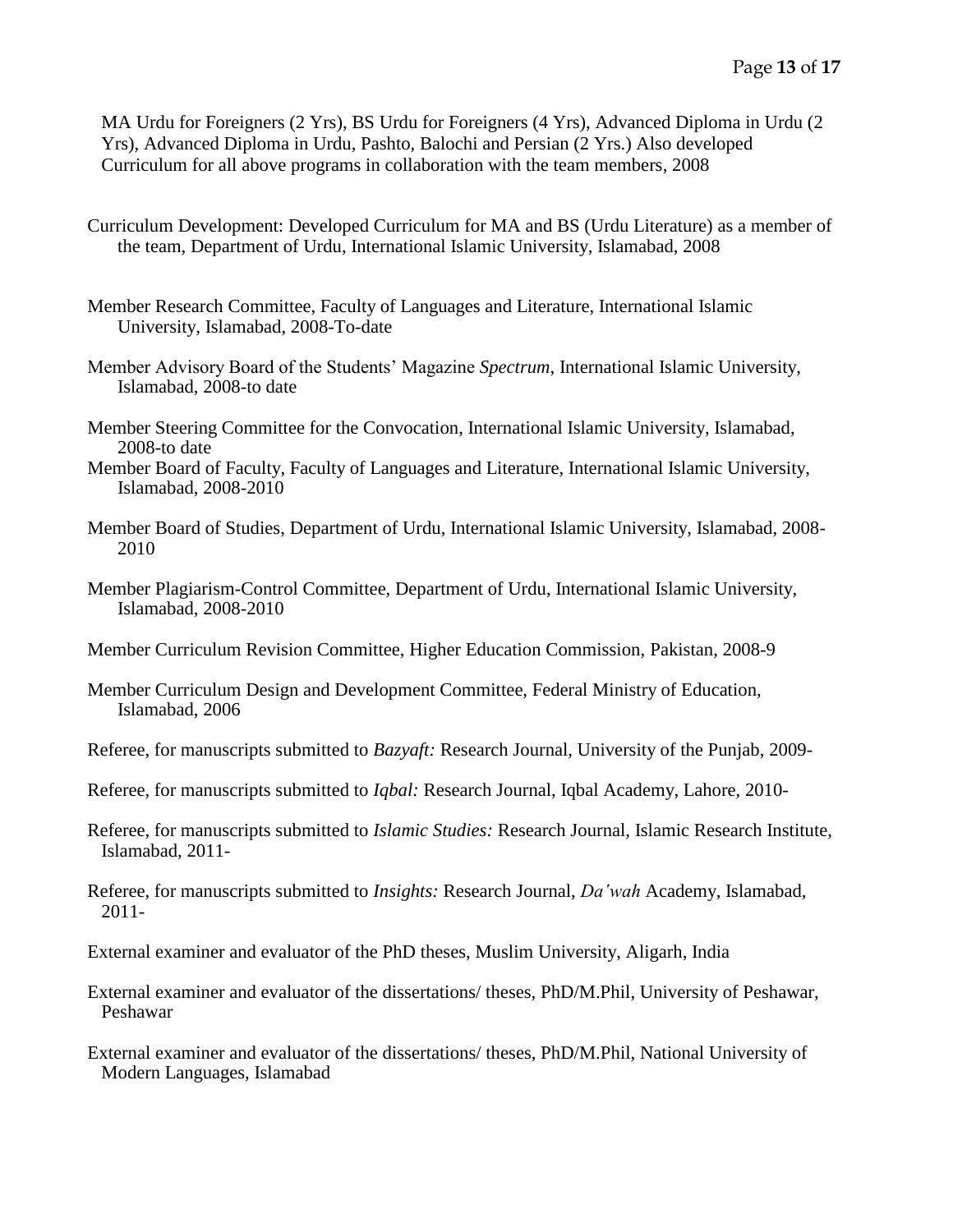- External examiner and evaluator of the dissertations/ theses, PhD/M.Phil, Allama Iqbal Open University, Islamabad
- External examiner and evaluator of the dissertations/ theses, PhD/M.Phil, Islamiya University, Bahawalpur
- External examiner and evaluator of the dissertations/ theses, PhD/M.Phil, Qurtuba University Peshawar
- Supervisor *Sahar,* Students Magazine, Islamabad Model College for Girls, F-7/4, Islamabad (2005- 2010)
- Supervisor *Al-Mishkat,* Students Magazine, Federal Government College for Women, F-7/2, Islamabad, (2001-2004)
- Foreign Language Instructor, UNESCO center South Korea, August-October 2002
- Course Instructor and Guest Speaker, Department of Women Studies, Allama Iqbal Open University, Islamabad, 2003-
- Guest Speaker and Lecturer, Department of Urdu, Allama Iqbal Open University, Islamabad, 2006-
- Guest Speaker and Lecturer, Department of *Iqbaliyat*, Allama Iqbal Open University, Islamabad, 2003-

## **CURRICULUM DEVELOPMENT:**

Developed an On Line Program for Learning Urdu as a Foreign Language, by Rosetta Stone, USA as one of the three Subject Experts. 2010

Developed the Curriculum of MS(3 yrs), MA (2 yrs)and BS (4 yrs) for International Islamic University, Islamabad under the Supervision of the Chairman Department of Urdu.

Developed Curricula of BS Urdu (4 yrs)for HEC as a member of the National Curriculum Committee.

Developed Curriculum for Certificate Course, Diploma, Advanced Diploma, BS (4yrs) and MA (2 yrs) Urdu for Foreigners for the CENTUF (Centre for Teaching Urdu to Foreigners) IIU, Islamabad

## **WORKSHOPS CONDUCTED /ATTENDED:**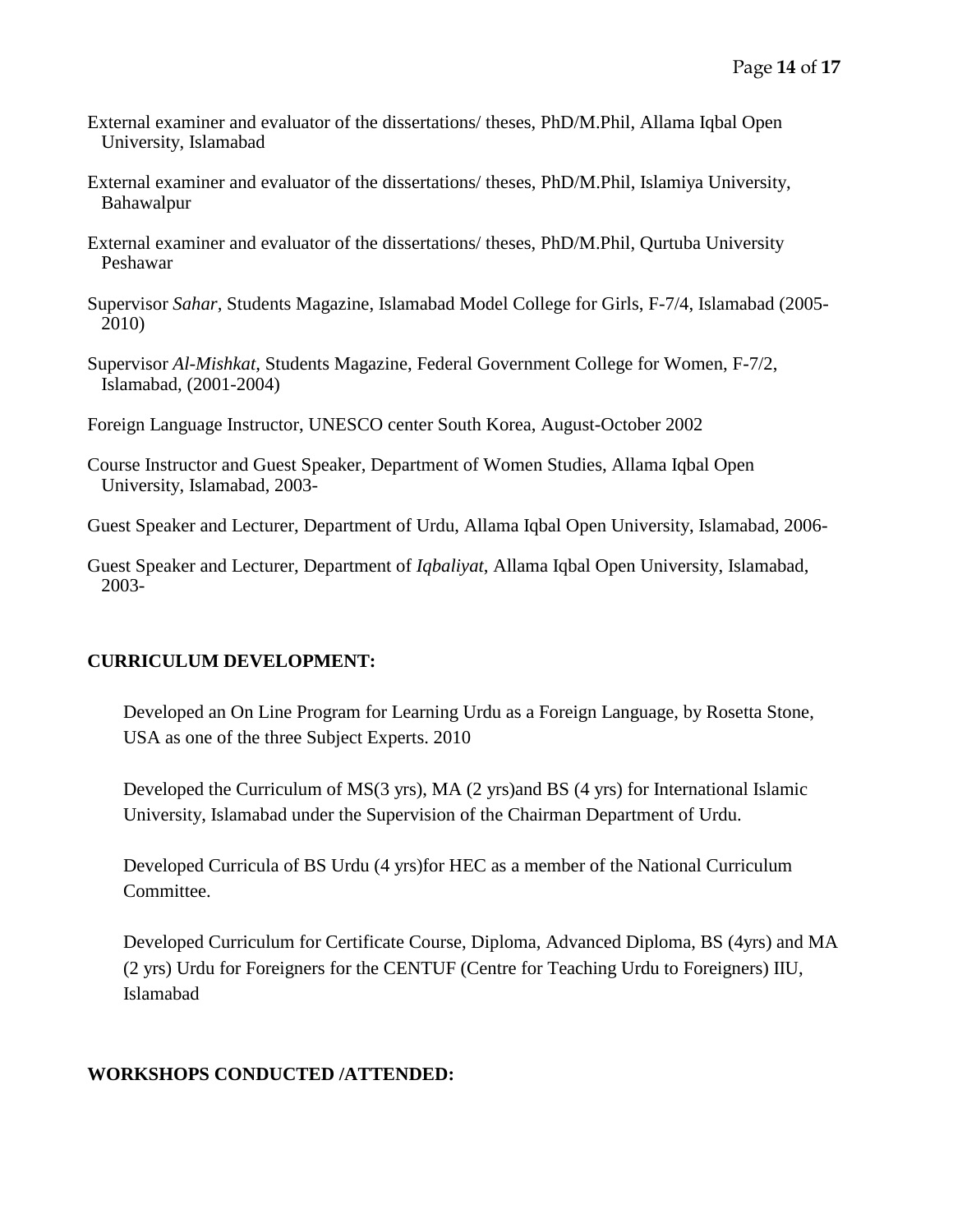Participated in Oxford literature festival 2013-14 in Karachi and Islamabad and conducted 04 sessions on Urdu Literature.

Participated in a workshop on Literary Translation by the British Center for Literary Translation, British Council, Pakistan, Karachi. 5-6 February, 2014.

Arranged a Two Days Workshop for the outgoing Students of the Department of Urdu, IIU on *Career Counseling and Personal Grooming.* 24-25 December, 2013.

Arranged and Conducted a Two Days Workshop for the Visiting Faculty on *Teaching and Evaluation Methods in Humanities, Female Campus, International Islamic University, Islamabad, 27-28 August, 2013.*

- Attended Academic Teaching Development Workshop on *Learning Outcomes* in SOAS, University of London, UK, January 10, 2013.
- Master Trainer of the TRXP Workshop, by British Council and HEC, on *Understanding of Writing/Winning International Research Grants and Developing Sustainable Collaborative Research Networks*, held in CEME, NUST, Rawalpindi, Dec. 28-29, 2010
- Master Trainer of the TRXP Workshop, by British Council and HEC, on *Understanding of Writing/Winning International Research Grants and Developing Sustainable Collaborative Research Networks*, held in CEME, NUST, Rawalpindi, Dec. 21-22, 2010
- Coordinator and Master Trainer of the TRXP Workshop, by British Council and HEC, on *Understanding of Writing/Winning International Research Grants and Developing Sustainable Collaborative Research Networks*, held in IIU, Islamabad, Dec. 7-8, 2010
- Master Trainer of the TRXP Workshop, by British Council and HEC, on *Understanding of Writing/Winning International Research Grants and Developing Sustainable Collaborative Research Networks*, held in CEME, NUST, Rawalpindi, Nove.30-Dec.1, 2010
- Master Trainer of the Workshop under Talented Research Exchange Program, British Council and HEC, on Sustainable Research Networks, Agricultural University of Peshawar, September, 29-30, 2010
- Master Trainer of the Workshop "Sustainable Research Networks", University of Sargodha, October 1, 2010
- Participant of the Workshop on Proposal Development in Higher Education Commission by British Council and HEC, Islamabad,  $8^{th}$  July,  $2010$
- Participant of the National Workshop for the cascading of Windsor UK Chapter in Higher Education Commission, Islamabad by British Council and HEC,  $17<sup>th</sup> - 18<sup>th</sup>$  June,  $2010$
- Selected Participant Building Successful International Research Career in Windsor, UK, by British Council Pakistan,  $22<sup>nd</sup> - 24<sup>rd</sup>$  February, 2010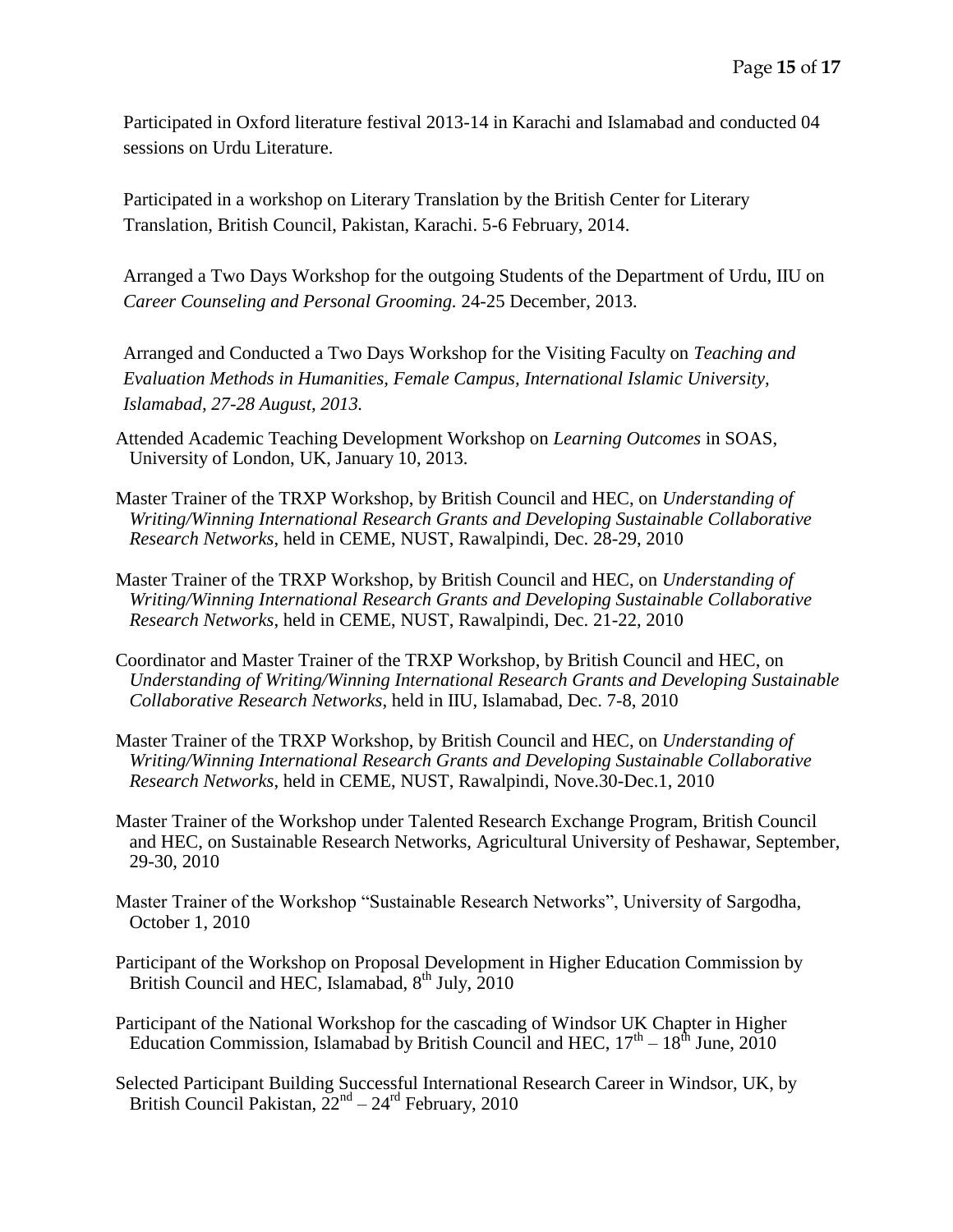- Workshop on "Developing a Program for *Learning Urdu On Line*" in Dubai, UAE, by Rosetta Stone. USA,  $18^{th}$  January-  $5^{th}$  February, 2010
- National Curriculum Revision Committee, To Develop the Curriculum of BS Urdu for Higher Education Commission, Islamabad, 10<sup>th</sup> -12<sup>th</sup> November, 2008
- Training Workshop as Language Co-Instructor (Teaching Urdu to Foreigners) Department of Islamic Studies University of Erfurt, Germany, 18<sup>th</sup> July- 15<sup>th</sup> August, 2008

Training Workshop, Text Book Writing, Punjab Text Book Board, Lahore, 8<sup>th</sup> February, 2008

#### **RESEARCH SUPERVISION:**

#### **PhD theses completed:**

| اردو ناول میں طبقاتی شعور : قرۃ العین حیدر اور عبداللہ حسین کا تقابلی |
|-----------------------------------------------------------------------|
|                                                                       |
| بلهے شاہ اور خواجہ میر درد کے صوفیانہ اور شاعرانہ مسالک کا تقابلی     |
|                                                                       |
|                                                                       |

#### **PhD theses in Process:**

| <b>ZIAULLAH</b>       | خواجہ غلام فرید اور اقبال کے مابعد الطبیعیاتی مباحث: تقابلی مطالعہ                                           |
|-----------------------|--------------------------------------------------------------------------------------------------------------|
| <b>SHAHIDA RASOOL</b> | پاکستان ٹیلی ویژن کے سلسلہ وار اردو ڈرامے: نسوانی کرداروں کا تہذیبی                                          |
|                       | و سماجي مطالعہ                                                                                               |
| SHEERAZ FAZALDAD      | جدیدیت پسند اردو نظم کی فکری و فنی جہات بحوالہ خصوصی: قیوم<br>نظر ، پوسف ظفر ، مختار صدیقی اور ضیاء جالندھری |
| <b>MUHAMMAD AKBAR</b> | جدید ہندوستانی مسلم فکر کے ارتقاء میں مولوی چراغ علی کا حصّہ                                                 |

#### **MS theses Completed:**

| SHEERAZ FAZAL DAD    | ضیا جالندھری کی شاعری میں معاشرتی عناصر                     |
|----------------------|-------------------------------------------------------------|
| <b>SHAISTA BEGUM</b> | اشاریہ سہ ماہی 'ادبیات'                                     |
| SAEEDA BANO          | كتب خانۂ جهنڈ پر ميلسى ميں محفوظ مآخذِ تحقيق وضاحتى كتابيات |
|                      |                                                             |
| ASMA KABEER          | اشاریہ غزلیات میں بنیوان اوّل                               |
| NAEEMA BIBI          | بیداری نسواں میں ماہنامہ ''عصمت'' کا کردار : ۱۹۴۷ تاحال ۔   |

#### **MS theses In Process:**